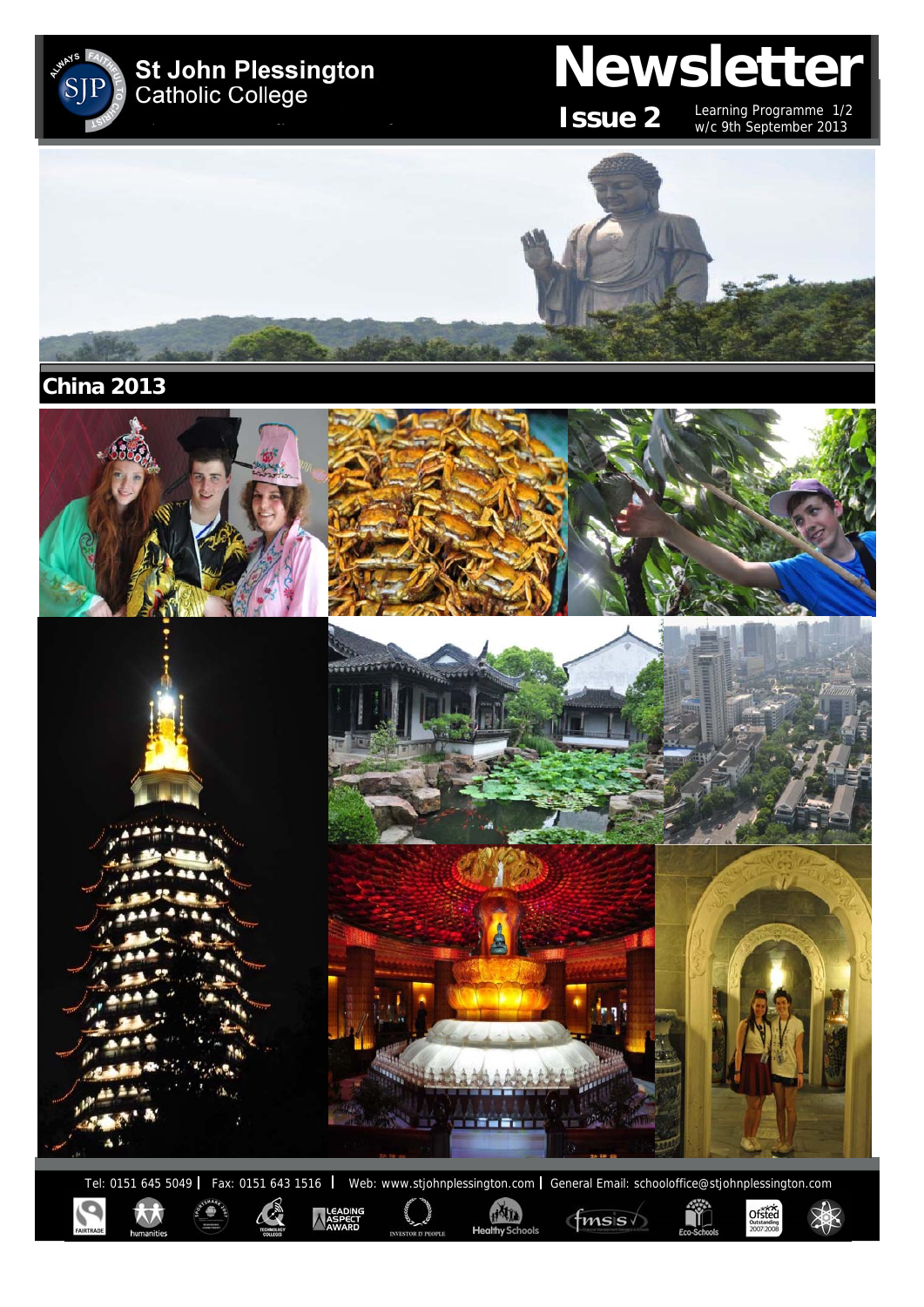### **China Continued……….**



On Sunday the 14th of July, 16 very excited students set off on a once in a life time trip to China. We began our journey in Beijing, experiencing the sights of Beijing Zoo, the Olympic Stadium and Water Cube. We also enjoyed a dragon boat trip at the Summer Palace and took in the famous sights of the city. Our adventure continued as we travelled to our host city of Changzhou where we received a very warm welcome from staff and students at Changzhou Senior High School. Here we started to embrace not just the culture but also the language with our Chinese buddies to help and guide us along the way. During our visit to Changzhou we had many field trips one of which was to see a fantastic Buddhist temple and statue at Lingshan Buddhist scenic spot. We were all blown away by the sheer size and beauty of the scene. We also had the opportunity to ride one of the tallest roller-coasters in Asia, pick peaches on a fruit farm, climb a pagoda, visit Suzhou's No 1 silk factory and even see how dumplings were made. The highlight of our trip was the opportunity to spend an afternoon with our buddies in their homes. Unfortunately our journey had to end and with very heavy hearts we bid farewell to our buddies, teachers and the dinner ladies and made our way back to Beijing. On our final leg of the trip we had the opportunity to climb The Great Wall, visit the Forbidden City and explore the Art District 798. A truly amazing and unforgettable experience was shared by all.

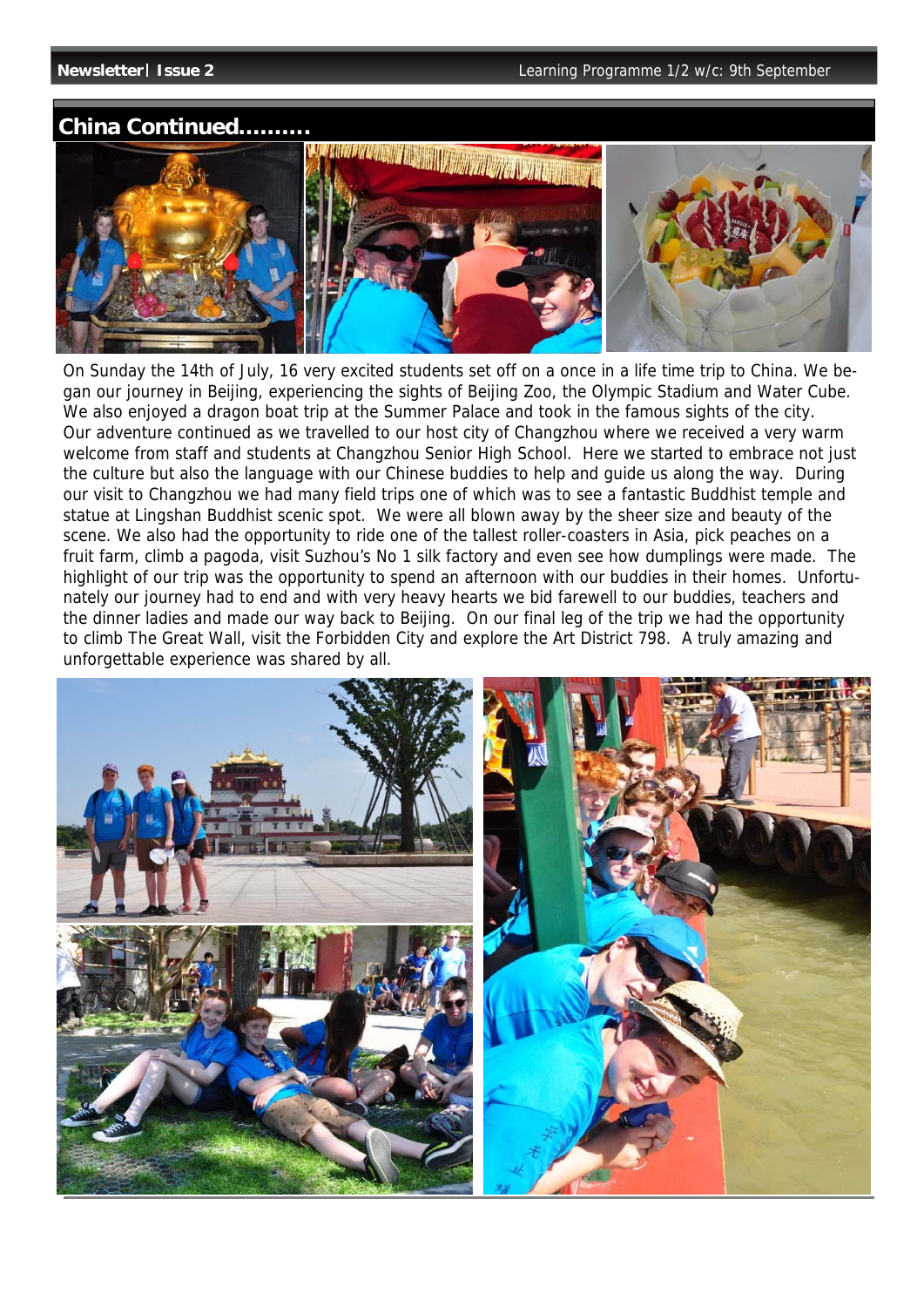*Join us for 'An Evening of Cheese & Wine'* 



A great opportunity for new parents to the school to meet the current members of SJP PTA and find out what's coming up in yet another exciting year at St John Plessington Catholic College

| Date:  | Tuesday 17 September 2013 |
|--------|---------------------------|
| Time:  | 7.00pm                    |
| Venue: | College Atrium            |

# **Coming up**

- PTA Welcome Meeting: 17th September 7.00pm
- Y11 Parents Evening: 19th September
- Y12 Emmaus Walk: 20th September
- DofE Silver: 21st September 23rd September
- Open Morning: 24th September 9am-12pm



## **PTA** Literacy Corner

#### **Spot the prepositions!**

Prepositions are words such as "in" and "on" and "off" that show you the relationship between two things. They often tell you where one thing is in relation to another.

There are nine examples below that you need to find and circle.

Top Tip: A preposition always comes before a noun.

Ellie crawled under the bed and into the corner. She had had a bad dream and was scared. In the dream, she had been on a ship where ghosts flew above and around her head.

She had climbed up the steps, tiptoed past the ghost captain and sneaked across the deck. Then she hid inside a cabin.

Pass your answers to Mrs Connolly and win a prize!